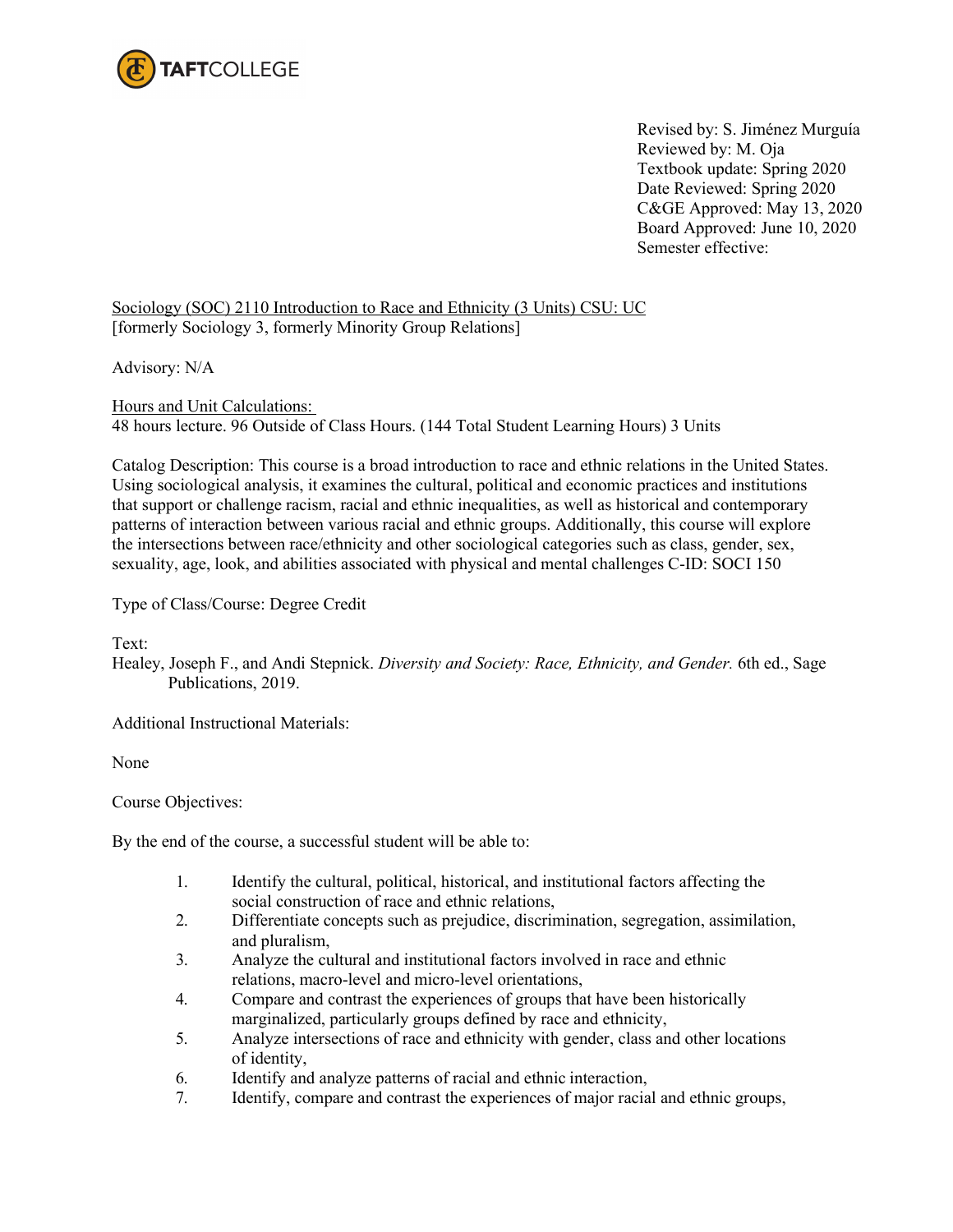

- 8. Examine majority-minority group relations including issues such as power and privilege, and
- 9. Evaluate debates on current socio-political racial and ethnic issues such as affirmative action, immigration policies, criminal justice policies, and the future of race and ethnic relations

Course Scope and Content:

| Unit I   | Race and Ethnicity: A Sociological History                                                                                                                                                                                                                   |
|----------|--------------------------------------------------------------------------------------------------------------------------------------------------------------------------------------------------------------------------------------------------------------|
|          | A. Introduce definitions of race-racism, ethnicity and nation, including                                                                                                                                                                                     |
|          | biological and socio-cultural construction of race and ethnicity.                                                                                                                                                                                            |
|          | B. Introduce the historical and contemporary landscape of minority-majority<br>relations.                                                                                                                                                                    |
|          | C. Determine, define, decipher and catalogue mechanisms of racial/ethnic<br>inequality, including discrimination, prejudice, stereotyping and<br>scapegoating in relation to individual, institutional, explicit, implicit<br>dimensions of racism.          |
|          | D. Identify relevant instances and patterns of racial and ethnic interaction<br>including those generated by the enterprises of exploration, imperialism,<br>colonialism, capitalism and immigration.                                                        |
|          | E. Delineate ideologies of integration, assimilation, pluralism, "Color-blind<br>Racism," "Racism 2.0," and Social Darwinism.                                                                                                                                |
| Unit II  | Race/Ethnicity and Social Theory                                                                                                                                                                                                                             |
|          | A. Introduce general theoretical perspectives of sociology including structural<br>functionalism, conflict and symbolic interactionism as they relate to race<br>and ethnicity.                                                                              |
|          | B. Apply relevant theoretical perspectives to race and ethnicity.                                                                                                                                                                                            |
|          | C. Interpret differences among theoretical perspectives when applied to race<br>and ethnicity.                                                                                                                                                               |
|          | D. Demonstrate the differential analyses that result from the use of these<br>theoretical perspectives.                                                                                                                                                      |
| Unit III | Race/Ethnicity and Science                                                                                                                                                                                                                                   |
|          | A. Identify points of intersection between race/ethnicity and the natural<br>sciences.                                                                                                                                                                       |
|          | B. Compare and contrast the similarities and differences between natural and<br>social science perspectives on race/ethnicity.                                                                                                                               |
|          | C. Analyze claims of difference between racial categories as they materialize<br>within the natural sciences, inclusive of medical conditions, physical<br>abilities and mental capacities.                                                                  |
|          | D. Introduce health disparities engendered by the intersection of science(s) and<br>race/ethnicity, including race-specific diagnoses, unequal resource/medicine<br>availability, environmental racism, the Eugenics movement and criminal<br>sterilization. |
| Unit IV  | Race/Ethnicity: Distinctions and Intersections                                                                                                                                                                                                               |
|          | A. Interpret intersectionality of race, ethnicity and other sociological<br>categories.                                                                                                                                                                      |
|          | B. Identify the racial and ethnic identities of groups and political identify of<br>groups such as Native Americans, US Latinos, Arab Americans, Asian                                                                                                       |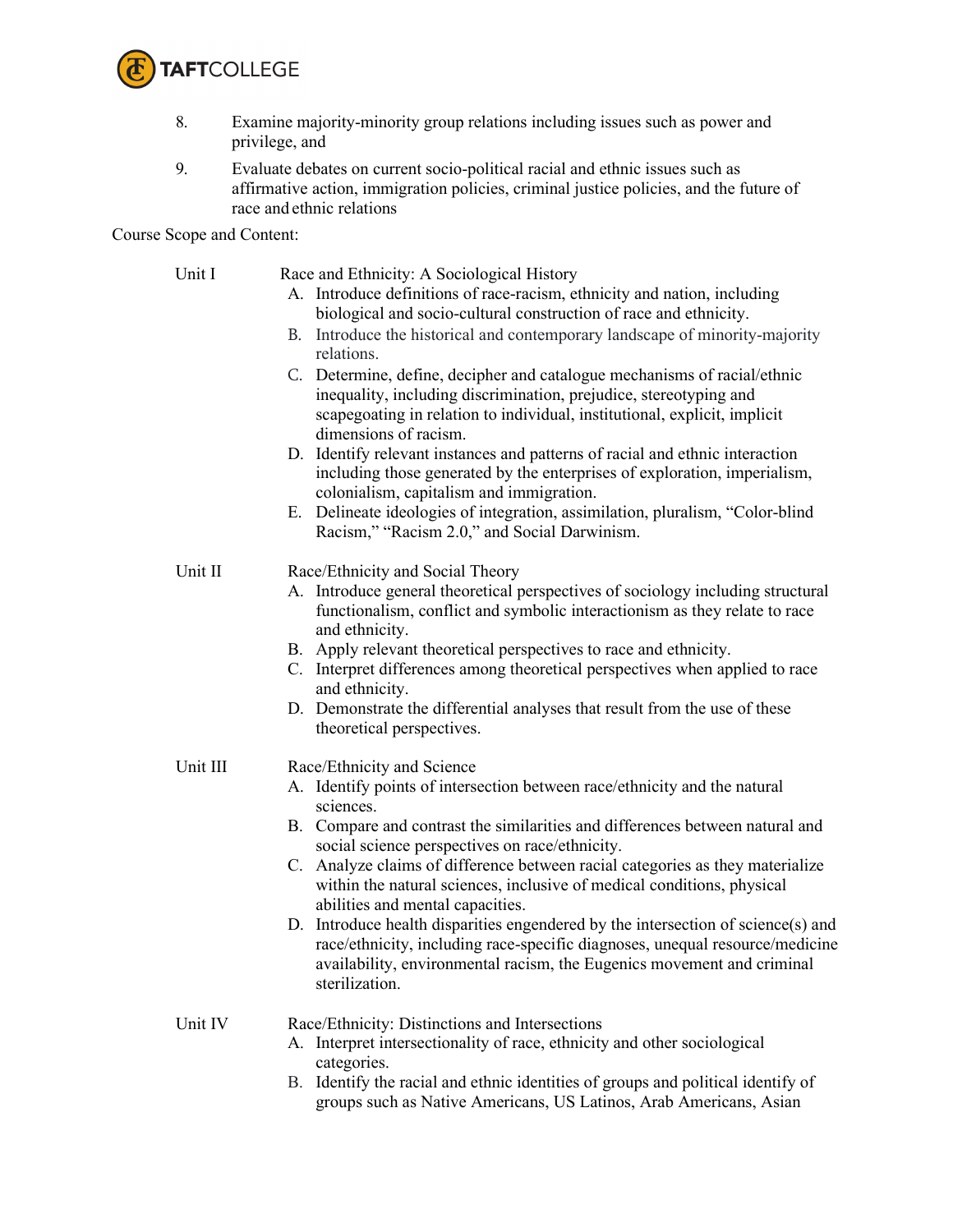

|           | Americans, Euro-Americans and Multiracial Americans. Analyze the<br>differential social impacts of immigration. and the patterns of racial and<br>ethnic interaction including scapegoating, immigration, colonialism,<br>assimilation, integration, and pluralism<br>C. Introduce differential economic conditions of racial and ethnic groups.                                                                                                                                                                                                                                                    |
|-----------|-----------------------------------------------------------------------------------------------------------------------------------------------------------------------------------------------------------------------------------------------------------------------------------------------------------------------------------------------------------------------------------------------------------------------------------------------------------------------------------------------------------------------------------------------------------------------------------------------------|
| Unit V    | Race/Ethnicity and the Political Sphere<br>A. Define the political sphere in relation to race/ethnicity.<br>B. Identify prominent cases of manipulative political practices that<br>influence policy, electoral phenomena and census outcomes.<br>C. Introduce the politics of appropriation, racial/ethnic group<br>pandering and strategies such as dog-whistles, politically coded<br>language and gerrymandering.<br>D. Introduce differential political conditions of racial and ethnic<br>groups.<br>E. Discuss prejudice, discrimination, institutional racism, and "color-blind"<br>racism. |
| Unit VI   | Race/Ethnicity, the Marketplace, the Workplace and Everyday Life<br>A. Identify and analyze the interplay of race, ethnicity, class, gender, and<br>sexuality in everyday life.<br>B. Interpret social significance of explicit and implicit racism, inclusive of<br>microaggressions, indifference and ignorance.<br>C. Introduce the dimensions of insider/outsider use of racially charged<br>language.                                                                                                                                                                                          |
| Unit VII  | Race/Ethnicity within Mass and Popular Culture<br>A. Identify high-profile issues of racism proliferated by mass culture<br>and consumed by popular culture.<br>B. Introduce mechanisms of proliferation including the potency of<br>satire, popularity of audiovisual productions, cultural appropriation,<br>and the sprawl of information-age technology.<br>C. Critically analyze social media as a forum for racial/ethnic<br>discourse.<br>D. Discuss the future of racial and ethnic relations                                                                                               |
| Unit VIII | Race/Ethnicity, Control and Incarceration<br>A. Introduce the impact of the criminal justice system and the Prison Industrial<br>Complex on racial and ethnic relations.<br>B. Identify phenomena of racial profiling, arrest/conviction/bail/sentencing<br>disparities, modern debtor prisons, etc.<br>C. Analyze long-term effects of labeling, stigma and self-management in<br>relation to criminalization.<br>D. Understand historical and modern instances of racialized and ethnic<br>violence and genocide.                                                                                 |

Learning Activities Required Outside of Class:

The students in this class will spend a minimum of 6 hours per week outside of the regular class time doing the following: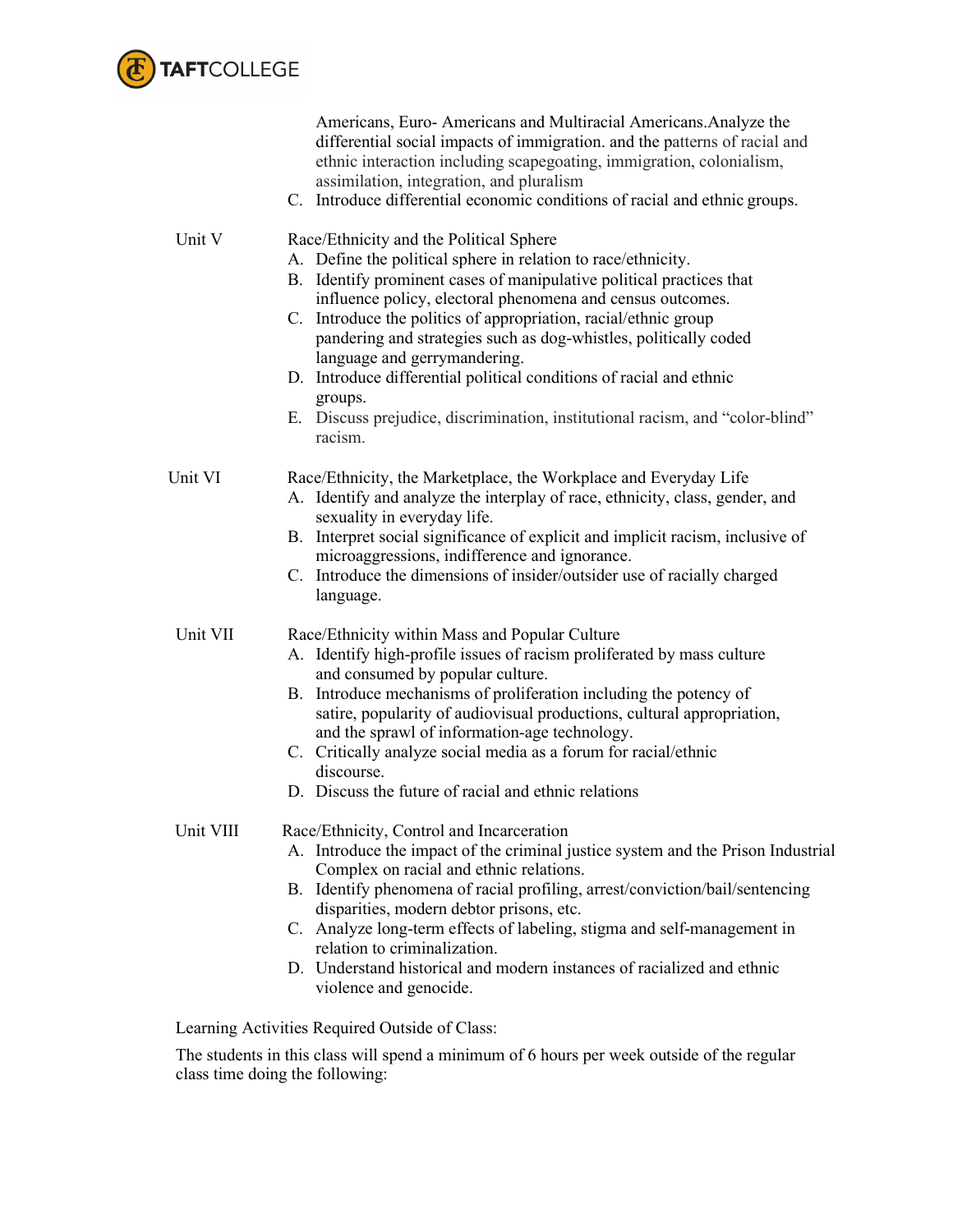

- 1. Studying,
- 2. Answering questions,
- 3. Completing required reading,<br>4. Completing written work,
- 4. Completing written work,<br>5 Completing field journals,
- Completing field journals,
- 6. Preparing oral presentations, and<br>7. Completing term paper.
- Completing term paper.

Methods of Instruction:

- 1. Lectures,
- 2. Class discussions,<br>3. Active Learning ac
- Active Learning activities and
- 4. Audiovisual viewings.

## Methods of Evaluation:

- 1. Substantial writing assignments, including:
	- a. Essay exams and
	- b. Term or other papers.
- 2. Other examinations, including:
	- a. Multiple choice items,
	- b. Matching items,
	- c. True/false items

Supplemental Data:

| TOP Code:                  | 220800: Sociology                 |
|----------------------------|-----------------------------------|
| <b>SAM Priority Code:</b>  | E: Non-Occupational               |
| <b>Distance Education:</b> | Online; Offline                   |
| Funding Agency:            | Y: Not Applicable(funds not used) |
| Program Status:            | 1: Program Applicable             |
| Noncredit Category:        | Y: Not Applicable, Credit Course  |
| Special Class Status:      | N: Course is not a special class  |